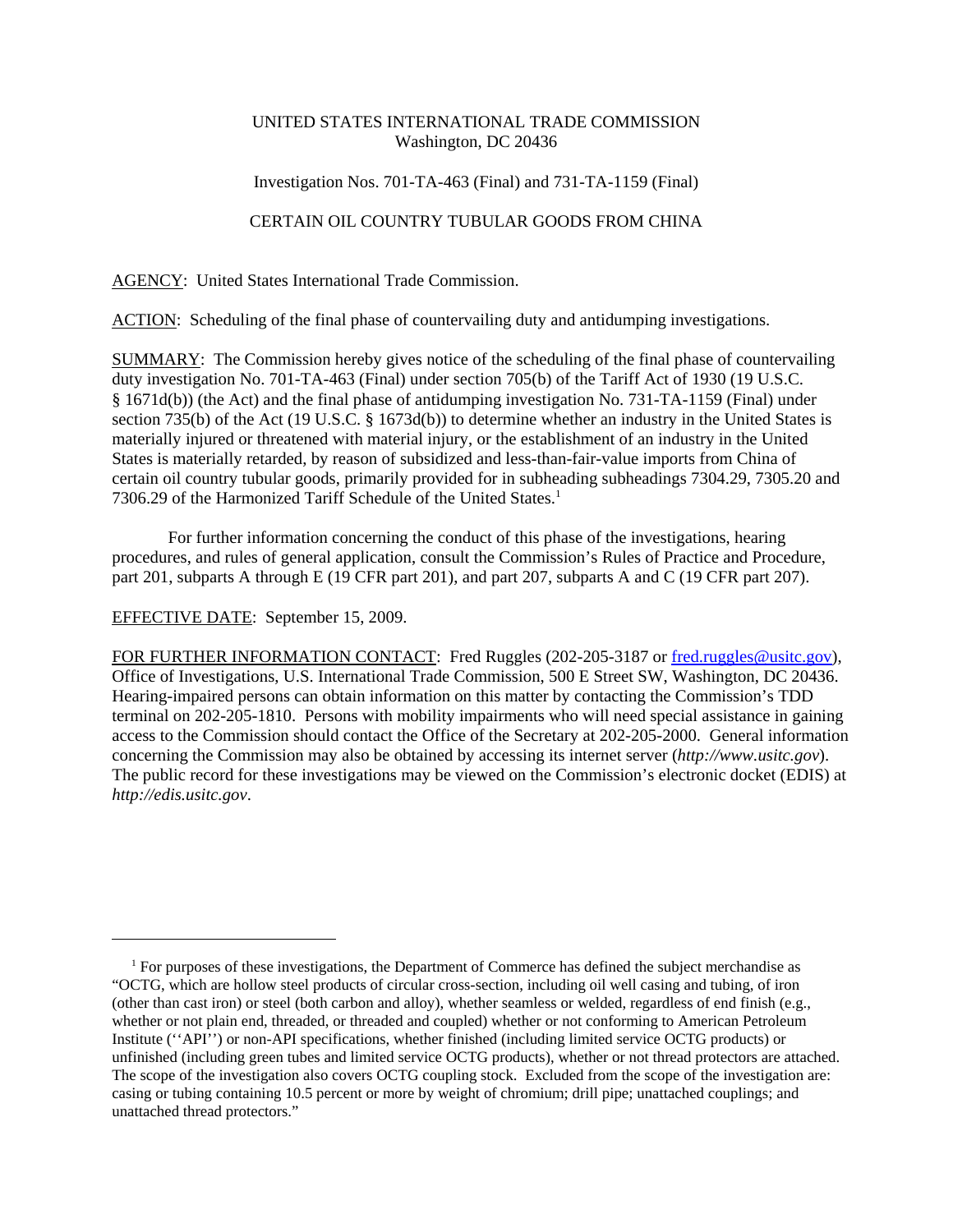## SUPPLEMENTARY INFORMATION:

Background.--The final phase of these investigations is being scheduled as a result of affirmative preliminary determinations by the Department of Commerce that certain benefits which constitute subsidies within the meaning of section 703 of the Act (19 U.S.C. § 1671b) are being provided to manufacturers, producers, or exporters in China of certain oil country tubular goods, and that such products are being sold in the United States at less than fair value within the meaning of section 733 of the Act (19 U.S.C. § 1673b). The investigations were requested in a petition filed on April 8, 2009, by Maverick Tube Corporation, Houston, TX; United States Steel Corporation, Dallas, TX; V&M Star LP, Houston, TX; V&M Tubular Corporation of America, Houston, TX; TMK IPSCO, Camanche, IA; Evraz Rocky Mountain Steel, Pueblo, CO; Wheatland Tube Corp., Wheatland, PA; and the United Steel, Paper and Forestry, Rubber, Manufacturing, Energy, Allied Industrial and Service Workers International Union, AFL–CIO–CLC, Pittsburgh, PA.

The Department of Commerce has postponed its preliminary determination as to whether imports of certain oil country tubular goods from China are being, or are likely to be sold, in the United States at less than fair value.<sup>2</sup> For purposes of efficiency, the Commission is scheduling the final phase of the antidumping investigation concerning China so that it may proceed concurrently with the Commission's countervailing duty investigation concerning China.

Participation in the investigations and public service list.--Persons, including industrial users of the subject merchandise and, if the merchandise is sold at the retail level, representative consumer organizations, wishing to participate in the final phase of these investigations as parties must file an entry of appearance with the Secretary to the Commission, as provided in section 201.11 of the Commission's rules, no later than 21 days prior to the hearing date specified in this notice. A party that filed a notice of appearance during the preliminary phase of the investigations need not file an additional notice of appearance during this final phase. The Secretary will maintain a public service list containing the names and addresses of all persons, or their representatives, who are parties to the investigations.

Limited disclosure of business proprietary information (BPI) under an administrative protective order (APO) and BPI service list.--Pursuant to section 207.7(a) of the Commission's rules, the Secretary will make BPI gathered in the final phase of these investigations available to authorized applicants under the APO issued in the investigations, provided that the application is made no later than 21 days prior to the hearing date specified in this notice. Authorized applicants must represent interested parties, as defined by 19 U.S.C. § 1677(9), who are parties to the investigations. A party granted access to BPI in the preliminary phase of the investigations need not reapply for such access. A separate service list will be maintained by the Secretary for those parties authorized to receive BPI under the APO.

Staff report.--The prehearing staff report in the final phase of these investigations will be placed in the nonpublic record on November 16, 2009, and a public version will be issued thereafter, pursuant to section 207.22 of the Commission's rules.

Hearing.--The Commission will hold a hearing in connection with the final phase of these investigations beginning at 9:30 a.m. on December 1, 2009, at the U.S. International Trade Commission

<sup>&</sup>lt;sup>2</sup> Certain Oil Country Tubular Goods from the People's Republic of China: Postponement of Preliminary Determination of Antidumping Duty Investigations, 74 FR 43098, August 26, 2009. Commerce is scheduled to make its preliminary determinations by November 4, 2009.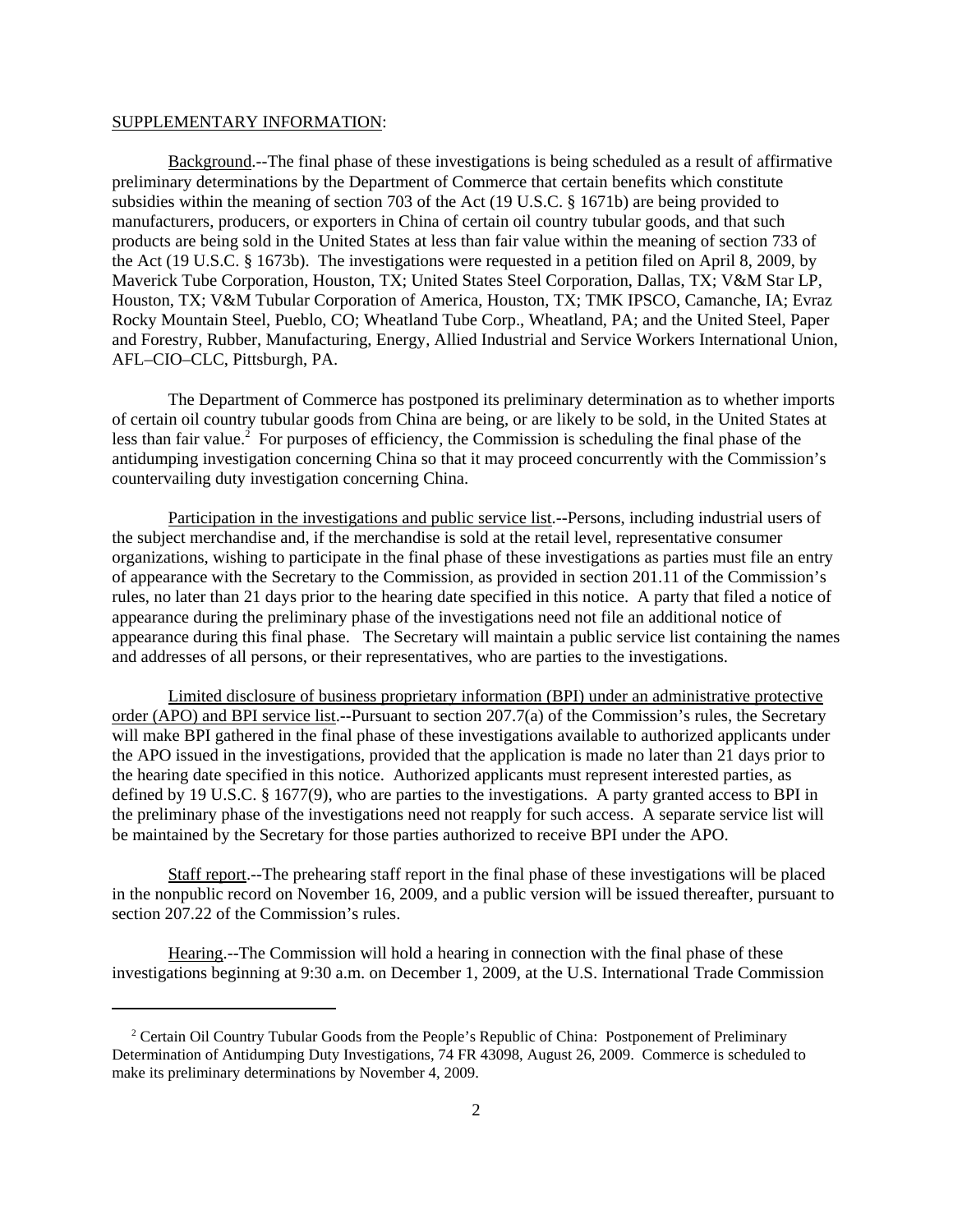Building. Requests to appear at the hearing should be filed in writing with the Secretary to the Commission on or before November 25, 2009. A nonparty who has testimony that may aid the Commission's deliberations may request permission to present a short statement at the hearing. All parties and nonparties desiring to appear at the hearing and make oral presentations should attend a prehearing conference to be held at 9:30 a.m. on November 30, 2009, at the U.S. International Trade Commission Building. Oral testimony and written materials to be submitted at the public hearing are governed by sections 201.6(b)(2), 201.13(f), and 207.24 of the Commission's rules. Parties must submit any request to present a portion of their hearing testimony in camera no later than 7 business days prior to the date of the hearing.

Written submissions.--Each party who is an interested party shall submit a prehearing brief to the Commission. Prehearing briefs must conform with the provisions of section 207.23 of the Commission's rules; the deadline for filing is November 23, 2009. Parties may also file written testimony in connection with their presentation at the hearing, as provided in section 207.24 of the Commission's rules, and posthearing briefs, which must conform with the provisions of section 207.25 of the Commission's rules. The deadline for filing posthearing briefs is December 8, 2009; witness testimony must be filed no later than three days before the hearing. In addition, any person who has not entered an appearance as a party to the investigations may submit a written statement of information pertinent to the subject of the investigations, including statements of support or opposition to the petition, on or before December 8, 2009. On December 23, 2009, the Commission will make available to parties all information on which they have not had an opportunity to comment. Parties may submit final comments on this information on or before December 28, 2009, but such final comments must not contain new factual information and must otherwise comply with section 207.30 of the Commission's rules. All written submissions must conform with the provisions of section 201.8 of the Commission's rules; any submissions that contain BPI must also conform with the requirements of sections 201.6, 207.3, and 207.7 of the Commission's rules. The Commission's rules do not authorize filing of submissions with the Secretary by facsimile or electronic means, except to the extent permitted by section 201.8 of the Commission's rules, as amended, 67 Fed. Reg. 68036 (November 8, 2002). Even where electronic filing of a document is permitted, certain documents must also be filed in paper form, as specified in II (C) of the Commission's Handbook on Electronic Filing Procedures, 67 Fed. Reg. 68168, 68173 (November 8, 2002).

Additional written submissions to the Commission, including requests pursuant to section 201.12 of the Commission's rules, shall not be accepted unless good cause is shown for accepting such submissions, or unless the submission is pursuant to a specific request by a Commissioner or Commission staff.

In accordance with sections 201.16(c) and 207.3 of the Commission's rules, each document filed by a party to the investigations must be served on all other parties to the investigations (as identified by either the public or BPI service list), and a certificate of service must be timely filed. The Secretary will not accept a document for filing without a certificate of service.

AUTHORITY: These investigations are being conducted under authority of title VII of the Tariff Act of 1930; this notice is published pursuant to section 207.21 of the Commission's rules.